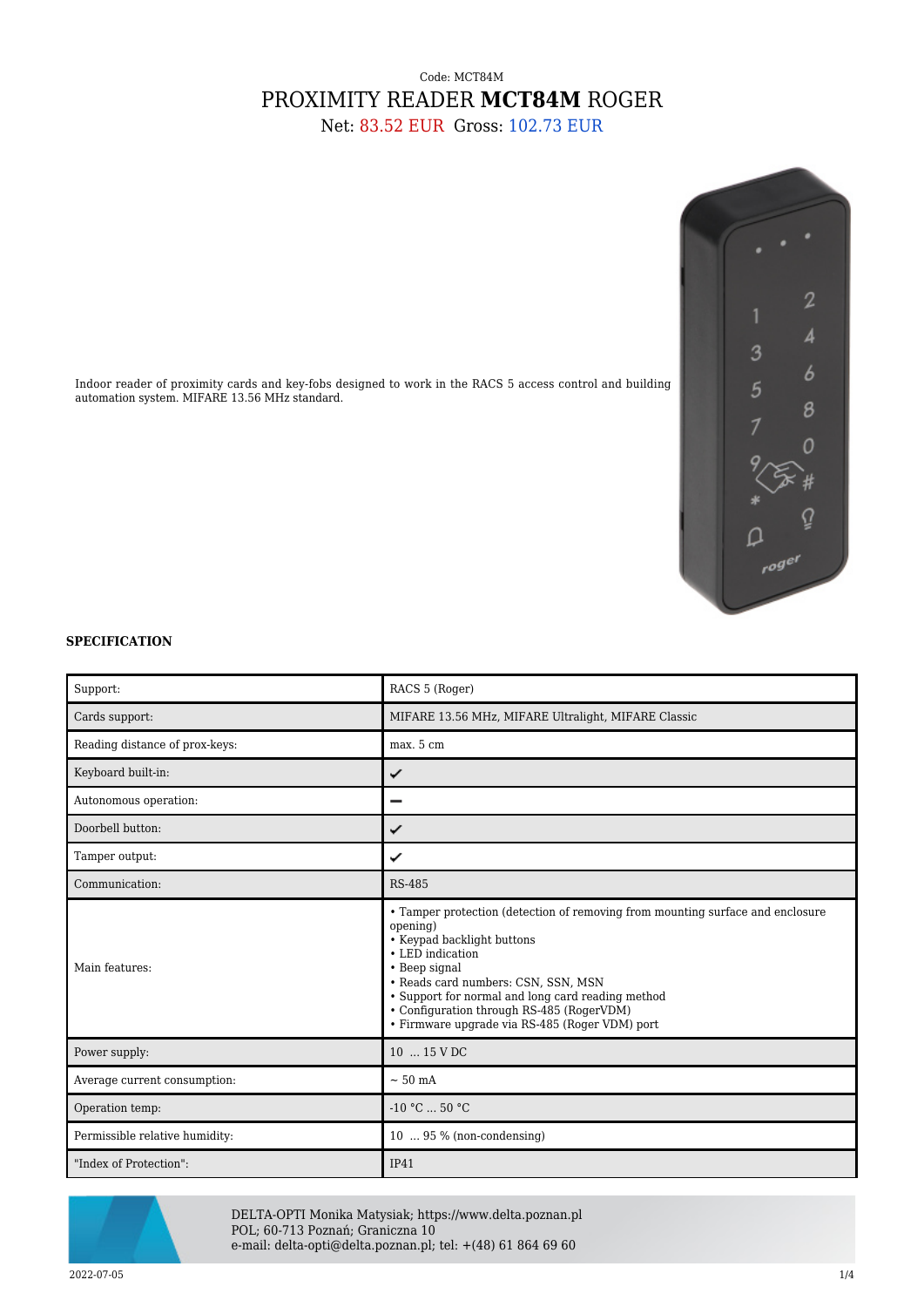| Weight:               | $0.1 \text{ kg}$ |
|-----------------------|------------------|
| Dimensions:           | 130 x 45 x 22 mm |
| Manufacturer / Brand: | ROGER            |
| Guarantee:            | 3 years          |

## **PRESENTATION**

Front panel:



Rear view:



DELTA-OPTI Monika Matysiak; https://www.delta.poznan.pl POL; 60-713 Poznań; Graniczna 10 e-mail: delta-opti@delta.poznan.pl; tel: +(48) 61 864 69 60

2022-07-05 2/4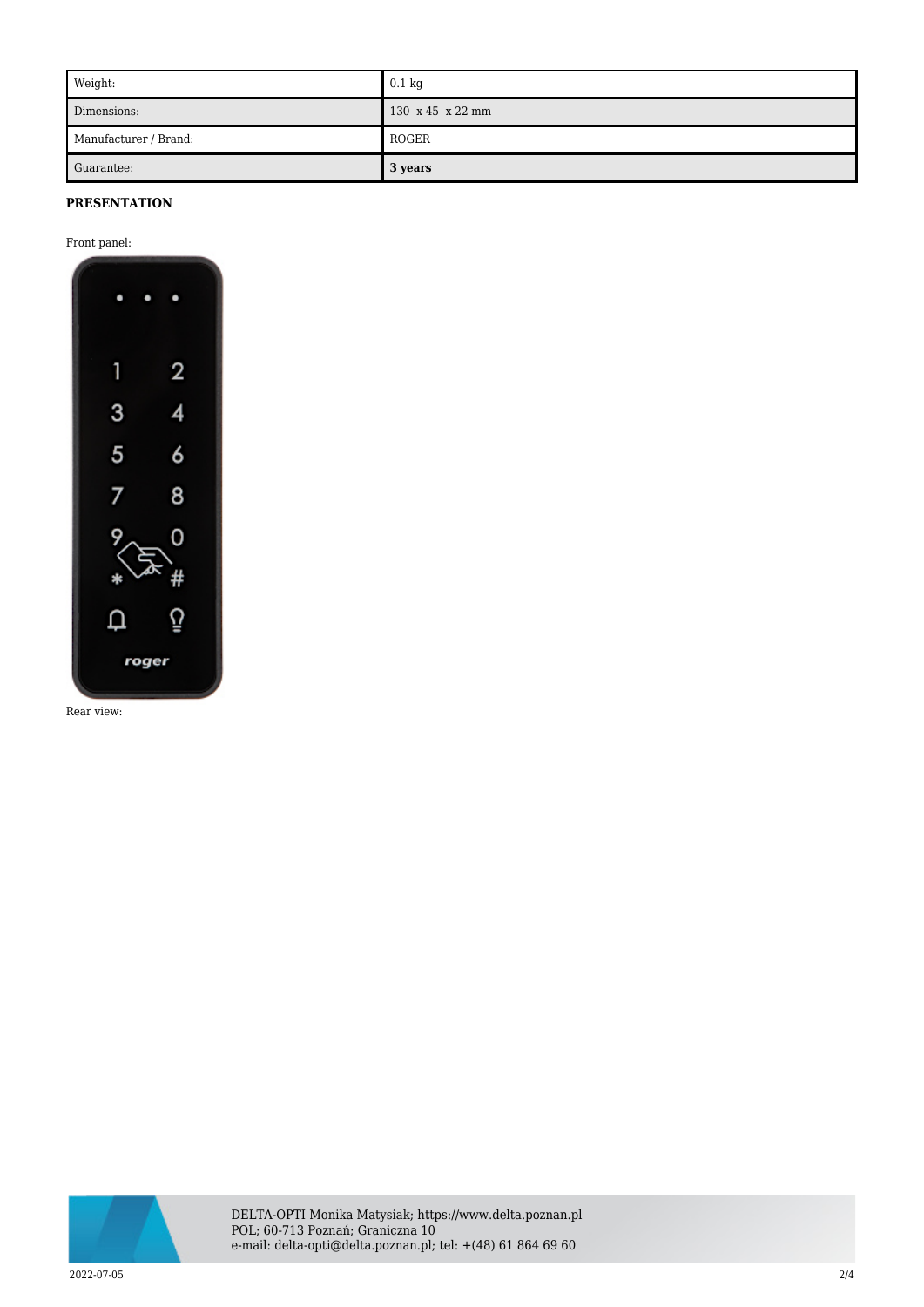

Internal view, after remove the cover:



In the kit:



DELTA-OPTI Monika Matysiak; https://www.delta.poznan.pl POL; 60-713 Poznań; Graniczna 10 e-mail: delta-opti@delta.poznan.pl; tel: +(48) 61 864 69 60

2022-07-05 3/4